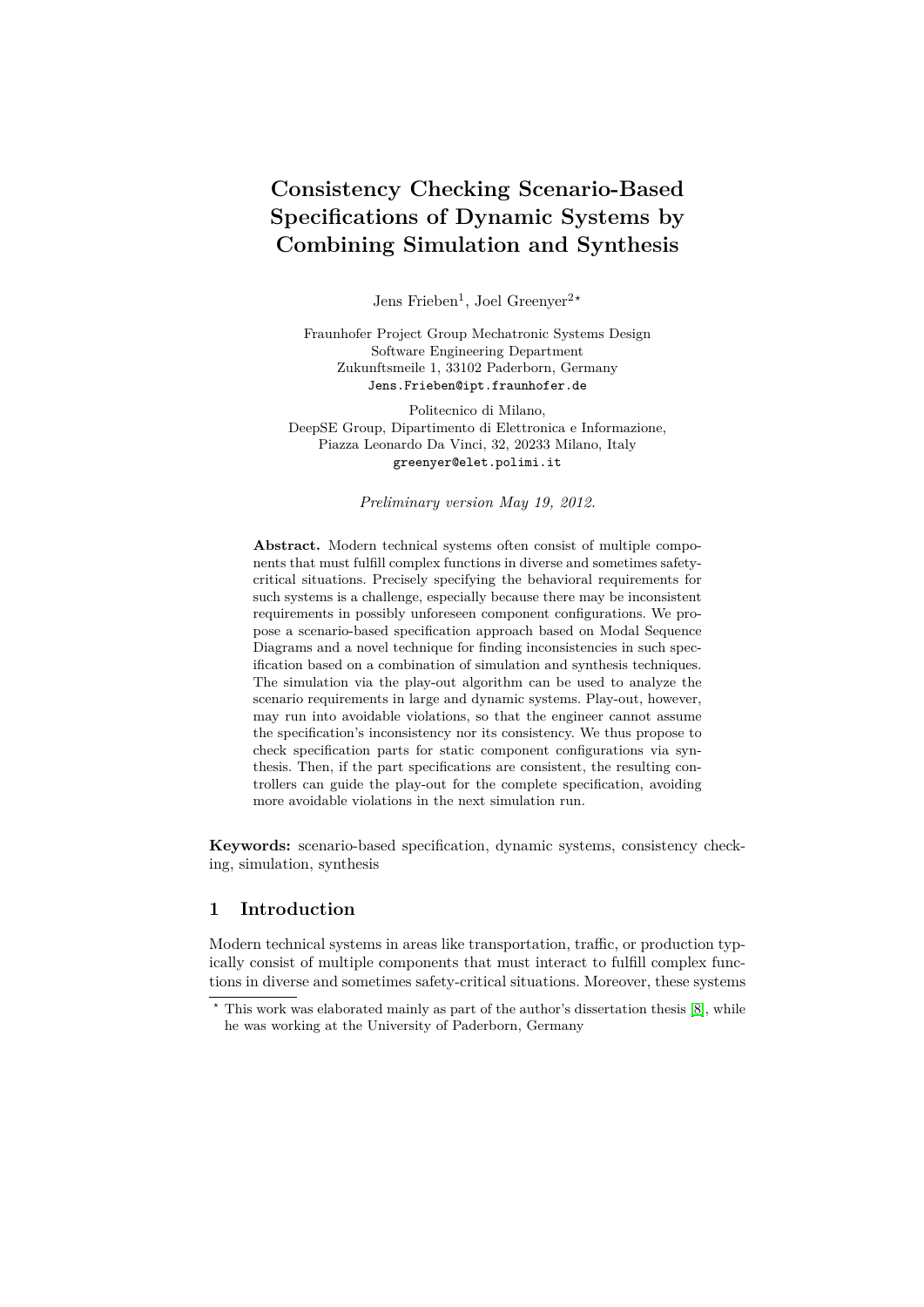are often *dynamic*, i.e., the relationships among the components may change or components may leave or enter the system. Precisely and consistently specifying the requirements for such dynamic systems is a major challenge, especially because there may be many, possibly unforeseen configurations of components where components are involved in multiple use cases at once and conflicts among the components' interaction specifications are possible to occur. If such inconsistencies remain undetected, this may lead to costly iterations in the development or to flaws in the final product.

In this paper, we propose first (1) a use case- and scenario-based approach for specifying the interaction behavior of components in a dynamic system. The approach is based on Modal Sequence Diagrams (MSDs) [\[18,](#page-14-1)[12\]](#page-14-2), a recent variant of Live Sequence Charts (LSCs) [\[6\]](#page-14-3), that allows the engineer to formally specify what may, must, or must not happen in a system. Second  $(2)$ , we propose a novel technique for finding inconsistencies in MSD specifications, which is based on the symbiosis of simulation and synthesis techniques.

As an example, we consider the specification of the RailCab system, which is developed at the University of Paderborn. Here, small, autonomous rail vehicles, called *RailCabs*, transport passengers and goods on demand. This system is highly dynamic as relationships among RailCabs and control stations change when for example RailCabs move along track sections, switches, and crossings.

First, to model such systems, we propose a special specification scheme where the requirements described in use cases are formalized by scenario-based *use case specifications*. A use case specification captures the structure and interaction behavior described in a use case formally by using UML collaboration diagrams and MSDs. We extend the MSDs with OCL binding expressions that can be attached to lifelines and allow the engineer to specify precisely which components in a dynamic system shall play which role in a use case. Within Scenario-Tools, we have implemented an Eclipse/EMF&UML-based simulation engine for executing such use case specifications via the play-out algorithm [\[14,](#page-14-4)[18\]](#page-14-1). This helps the engineer understand the interplay of different MSDs as environment events occur in a particular, maybe structurally evolving, system instance.

The play-out algorithm typically has to make many non-deterministic choices when executing the MSDs. In doing so, it may reach a state where a number of MSD require that something must happen that is forbidden by other MSDs. Such a violating state may indicate that the specification is inconsistent, but it may also be consistent and just the play-out algorithm did not "look ahead" to avoid the violation. Finding this out manually can be a very difficult.

We observe in our example that use cases typically describe the interaction of a fixed set of participants. For this case, we developed a *synthesis* technique that can effectively determine whether such a use case specifications is inconsistent or not. If it is consistent, we can synthesize a *strategy* that demonstrates that there exists a system that can always react to all possible sequences of environment event in a way that satisfies the use case specification.

However, even if all use case specifications are consistent, it may be that conflicts among MSDs of different use case specifications occur if use cases *overlap*,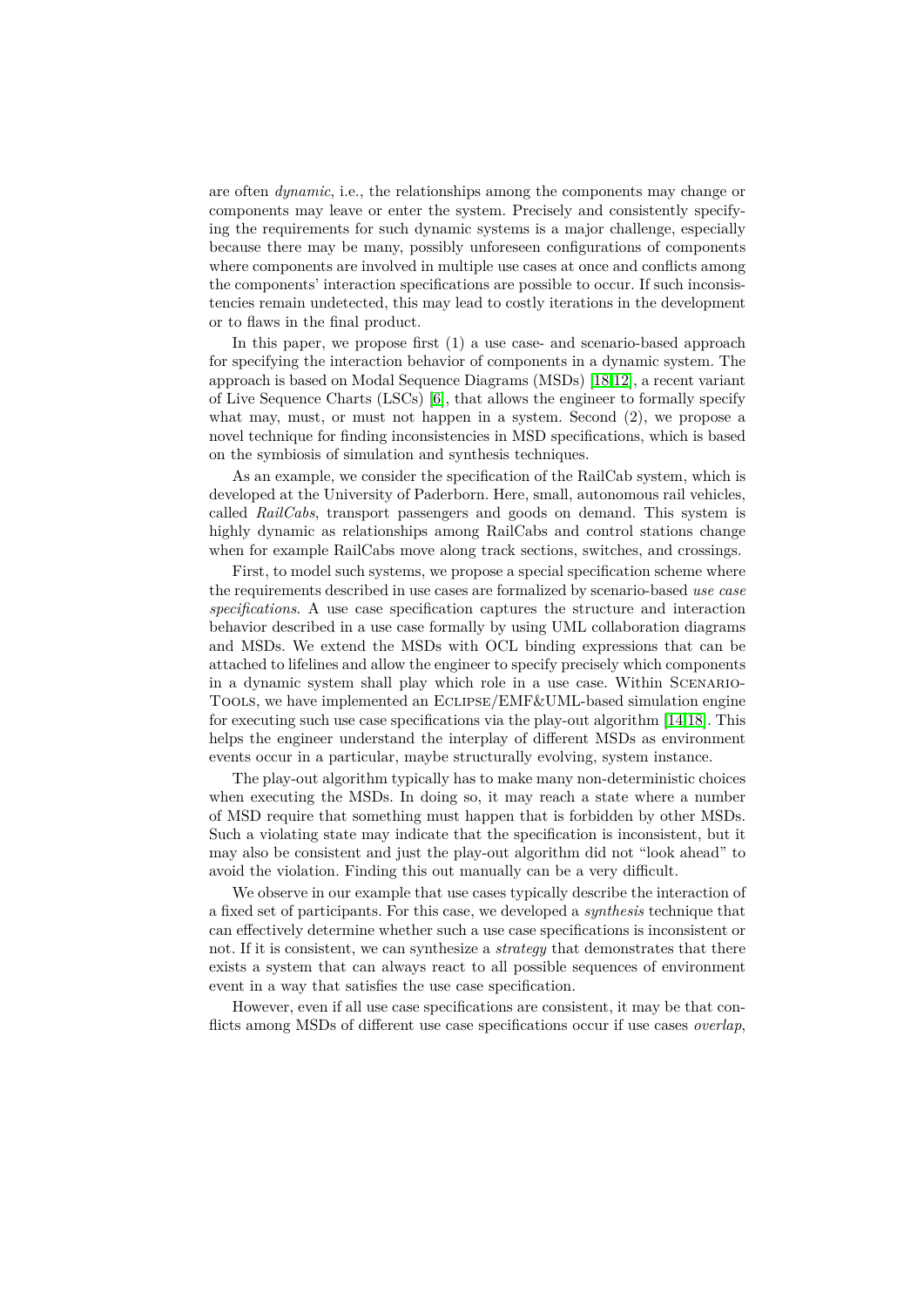i.e., components are involved in multiple use cases at the same time. To further analyze the specification, we therefore still rely on the simulation via play-out. To improve the play-out, we developed a mechanism that guides the play-out by the strategies that could be successfully synthesized from single use case specifications. This improves the effectiveness of the simulation, giving the engineer more reason to suspect an actual inconsistency if a violation occurs. In the future, this approach could even be extended to successively eliminate all false negatives by synthesizing strategies also for overlapping use case occurrences.

This paper is structured as follows. We explain the foundations of MSDs in Sect. [2](#page-2-0) and present an example use case specification in Sect. [3.](#page-6-0) A strategy that could be synthesized from a use case specification is explained in Sect. [4.](#page-8-0) In Sect. [5](#page-9-0) we then describe our extended play-out algorithm and overview our tool implementation in Sect. [6.](#page-11-0) We discuss related work in Sect. [7](#page-12-0) and conclude in Sect. [8.](#page-13-0)

# <span id="page-2-0"></span>**2 Foundations**

MSDs were proposed by Harel and Maoz as a formal interpretation of UML sequence diagrams, based on the concepts of LSCs [\[12\]](#page-14-2). In the following, we first explain the basics of MSDs and the play-out algorithm with respect to static systems. In Sect. [2.3](#page-4-0) we then explain extensions to MSDs and their interpretation in the context of dynamic systems.

#### **2.1 MSD Specifications**

An MSD specification consists of a set of MSDs. An MSD can be *existential* or *universal*. Existential diagrams specify sequences of events that must be possible to occur in the system. Universal diagrams specify requirements that must be satisfied by all sequences of events that occur. During specification, the focus typically lies on universal MSDs, since they allow the engineers to express mandatory behavior. We also focus on universal MSDs in this paper.

Each lifeline in an MSD represents an object in an *object system* that consists of *environment objects* and *system objects*. The set of system objects is called the *system*; the set of environment objects is called the *environment*.

The objects can interchange messages. Here we consider only *synchronous* messages where the sending and receiving of the message is a single event. Our approach can, however, be extended also to asynchronous communication. We call the sending and receiving of a message a *message event* or simply *event*.

The messages in a universal MSD can have a *temperature* and an *execution kind*. The temperature can be either *hot* or *cold*; the execution kind can be either *monitored* or *executed*.

The semantics of these messages is as follows: An event can be *unified* with a message in an MSD iff the event name equals the message name and the sending and the receiving objects are represented by the sending resp. receiving lifelines of the message. When an event occurs in the system that can be unified with the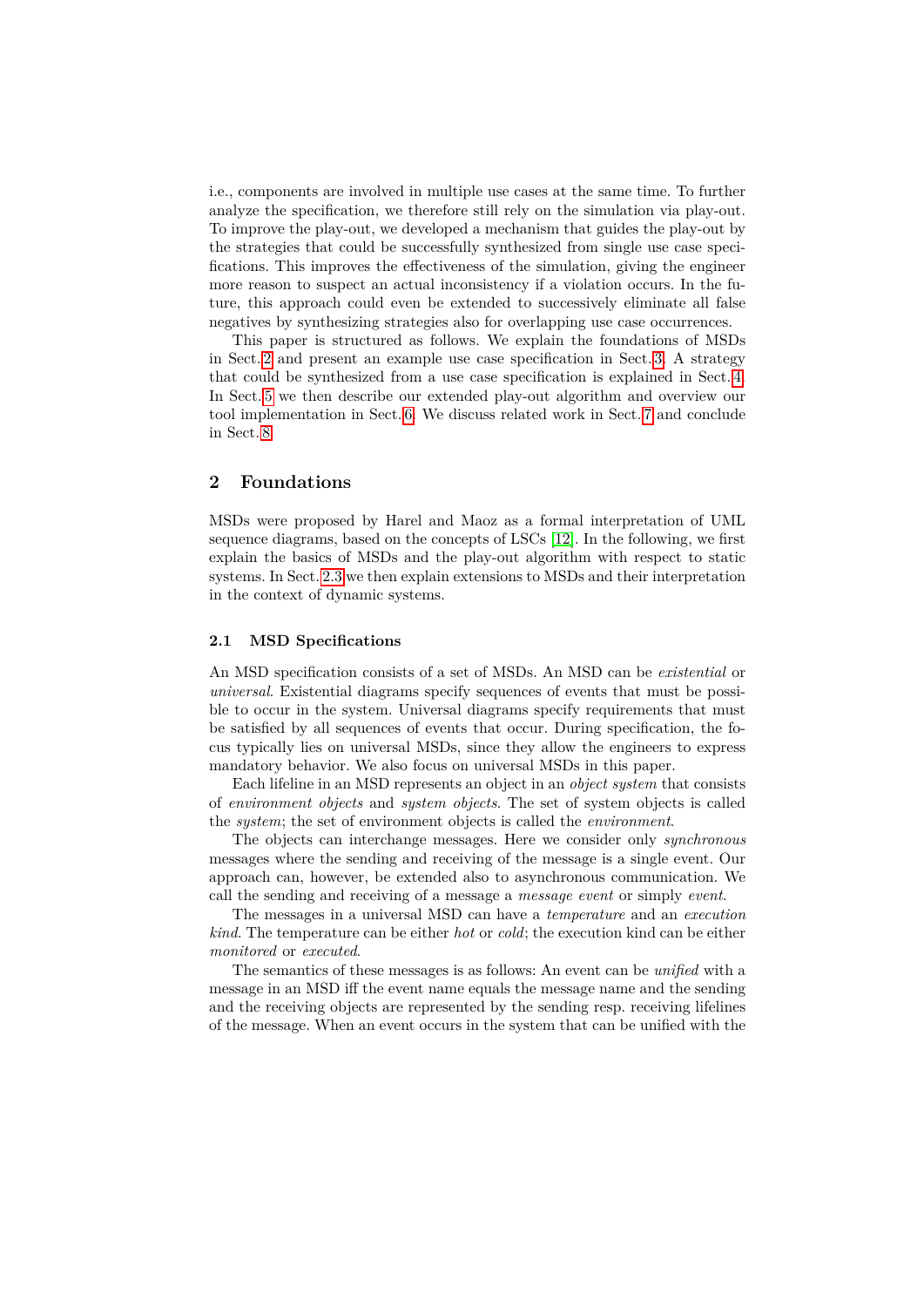first message in an MSD, an *active copy* of the MSD or *active MSD* is created. (We consider that an MSD has only one first message.) As further events occur that can be unified with the subsequent messages in the diagram, the active MSD progresses. This progress is captured by the *cut*, which marks for every lifeline the locations of the messages that were unified with the message events. If the cut reaches the end of an active MSD, the active copy is terminated.

If the cut is in front of a message on its sending and receiving lifeline, the message is *enabled*. If a hot message is enabled, the cut is also *hot*. Otherwise the cut is *cold*. If an executed message is enabled, the cut is also *executed*. Otherwise the cut is *monitored*. An enabled executed message is called an *active* message.

A *safety violation* occurs iff in a hot cut a message event occurs that can be unified with a message in the MSD that is not currently enabled. If this happens in a cold cut, it is called a *cold violation*. Safety violations must never happen, while cold violations may occur and result in terminating the active copy of the MSD. If the cut is executed, this means that the active MSD must progress and it is a *liveness violation* if an active MSD never terminates or progresses to a monitored cut.

As an example, Fig. [1](#page-3-0) shows an MSD and an illustration of the considered example. Cold monitored messages are shown as blue, dashed arrows; hot executed messages are shown as red, solid arrows. The dashed horizontal lines in the MSD RequestEnterAtEndOfTrackSection also show the reachable cuts, which are accordingly cold and monitored  $(c/m)$  or hot and executed  $(h/e)$ . Intuitively, this MSD expresses the following requirements. We consider a scenario where a RailCab moves along its current track section. At some point the RailCab rc detects that it reaches the end of the current track section. This is modeled as the message endOfTS sent between the environment and the RailCab rc. Now the RailCab rc must send requestEnter to the next track section control tsc2, which must reply with enterAllowed. These two messages must be sent before the RailCab reaches a point where it is possible for the last time to safely break before entering the switch (modeled by the environment message lastBrake).

Messages can also have parameters of certain types. Message events must then carry according parameter values. Here the message enterAllowed has a Boolean parameter, representing the choice to allow or deny the RailCab to enter. In this MSD, the required parameter value is not specified, which allows the parameter value to be either true or false. For more details on the interpretation of parameter values, we refer to [\[8,](#page-14-0) pp. 33].



<span id="page-3-0"></span>**Fig. 1.** The MSD RequestEnterAtEndOfTrackSection with illustration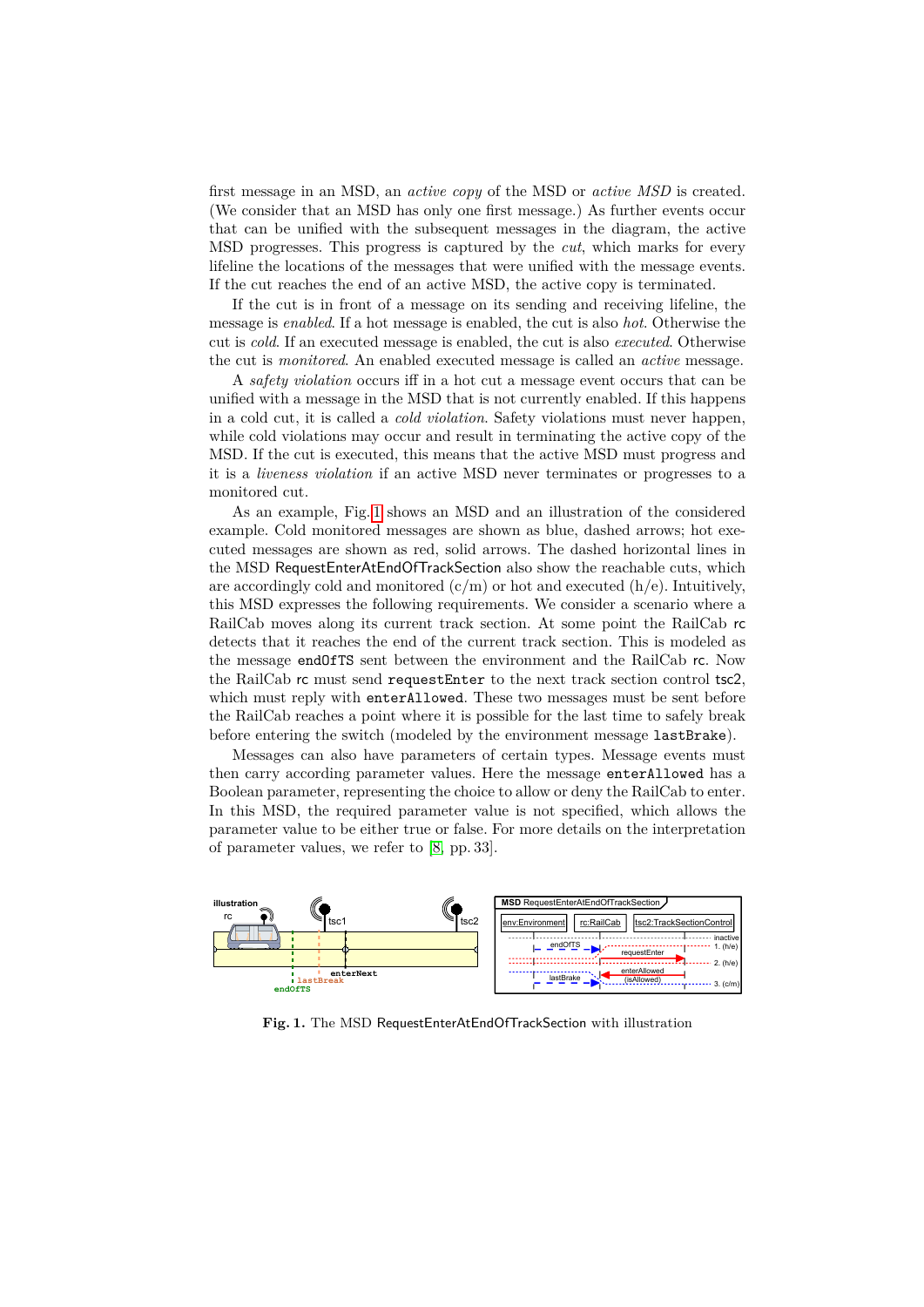We assume that the system is always fast enough to send any finite number of messages before the next environment event occurs. An infinite sequence of message events is called a *run* of the system and its environment. A run *satisfies* an MSD specification consisting of a set of universal MSDs if it does not lead to a safety or liveness violation in any MSD. (Multiple MSDs may be active at the same time.) We say that an MSD specification is *consistent* or *realizable* iff it is possible for the system objects to react to every possible sequence of environment events so that the resulting run satisfies the MSD specification.

# **2.2 Play-Out**

Harel and Marelly defined an executable semantics for the LSCs, called the *playout* algorithm [\[13\]](#page-14-5), that was later also defined for MSDs [\[18\]](#page-14-1). The basic principle is that if an environment event occurs and this results in one or more active MSDs with active (enabled executed) system messages, then the algorithm nondeterministically chooses to send a corresponding message if that will not lead to a safety violation in another active MSD. The algorithm will repeat sending system messages until no active MSDs with an active message remain. Then the algorithm will wait for the next environment event, and this process continues.

If the play-out algorithm reaches a state where there are active messages, but they would all lead to safety violations, this is called a *violation*. If the MSD specification is inconsistent, this implies that there exists a sequence of environment events that will lead the play-out algorithm to a violation. Such a situation can, however, also occur if the specification is consistent. That is because the play-out algorithm will often make non-deterministic choices without "looking ahead" if they guarantee it not to run into violations later.

#### <span id="page-4-0"></span>**2.3 MSDs and Dynamic Systems**

When specifying the behavior of dynamic systems, it is often impractical to consider MSDs where each lifeline refers to a concrete object. Instead, *symbolic lifelines* were introduced by Marelly et al. [\[19,](#page-14-6)[14\]](#page-14-4), which refer to a class. MSDs with symbolic lifelines are also called *symbolic MSD*; MSDs with non-symbolic lifelines, also called *concrete lifelines*, are called *concrete MSDs*. Here, concrete lifelines have an underlined label; the label of symbolic lifelines is not underlined.

In an active copy of an MSD with symbolic lifelines, a symbolic lifeline can be *bound* to an object that is an instance of the class referenced by the lifeline. For a given object system, the semantics of a symbolic MSD is equivalent to a set of concrete MSDs where for each possible combination of bindings of the symbolic lifelines, there exists a concrete MSD with lifelines corresponding to this possible combination of bindings.

Typically, we want to restrict a symbolic MSD to specify the behavior only for combinations of objects that have certain relationships or properties. Then, *binding expressions* can be added to the MSD in order to restrict the possible lifeline bindings. Harel and Marelly define that binding expressions are expressions over object properties or relationships between objects that evaluate to a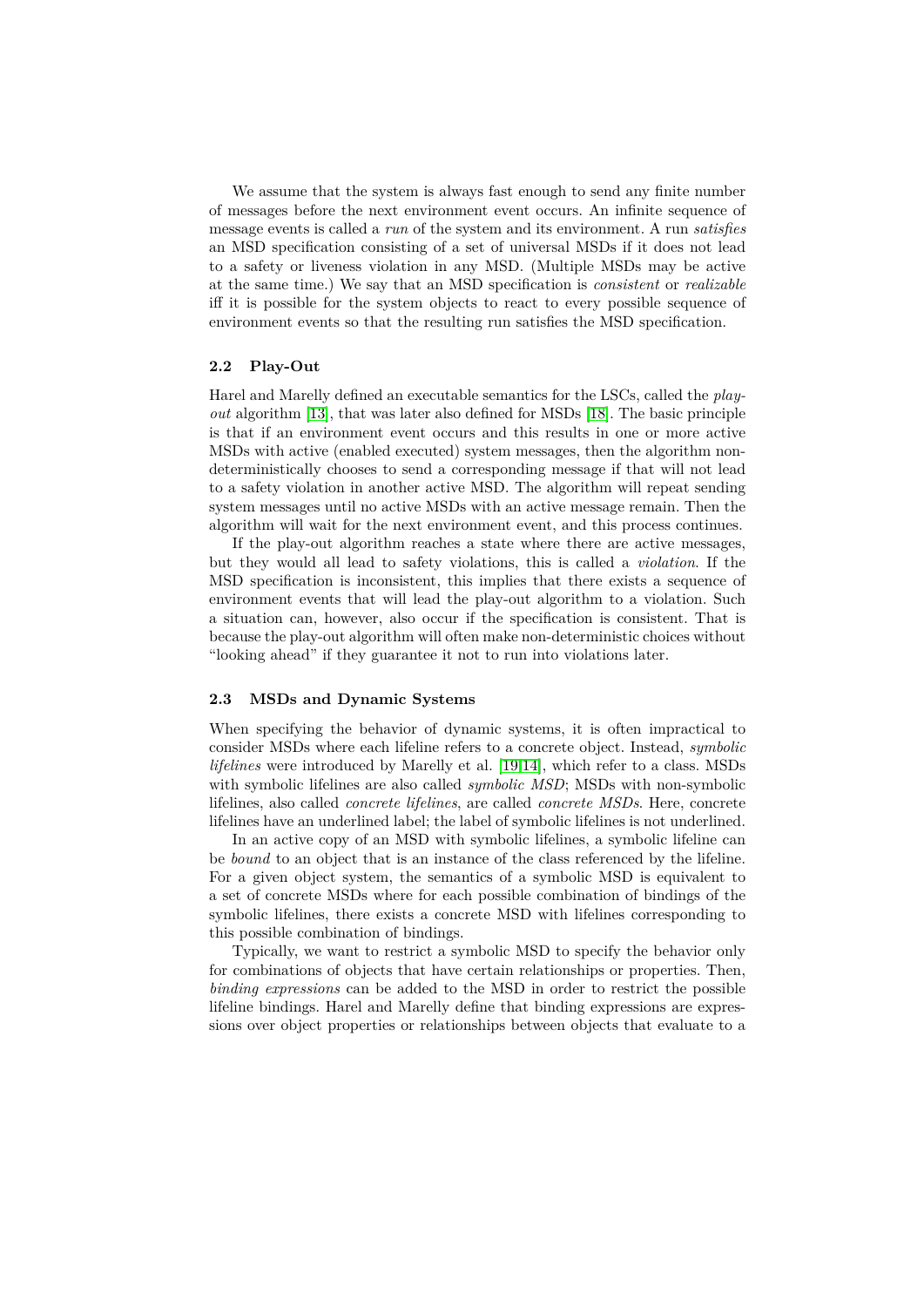Boolean value [\[14\]](#page-14-4). A symbolic MSD then only specifies the behavior for the combinations of objects where there exists a set of lifeline bindings where all binding expressions evaluate to true.

Instead of translating symbolic MSDs to sets of concrete MSDs, Harel and Marelly extended the play-out algorithm to handle the dynamic binding of symbolic lifelines, supporting a simple form of binding expressions [\[14,](#page-14-4) pp. 209]. In SCENARIOTOOLS, we implement similar mechanisms and consider binding expressions of the form <lifeline-name> := <expr> where <lifeline-name> is the name of a lifeline, also called the *slot lifeline*, and <expr> is an OCL expression, also called the *value expression*. The value expression can evaluate to an object that is an instance of the slot lifeline's class.

Lifeline names can be used as variables within value expressions. If a lifeline is bound to an object, so is the corresponding variable. Also other variables can be used in value expression. In the course of progressing an active MSD, there may be for example variables that are assigned parameter values, like the variable isAllowed show in Fig. [1.](#page-3-0) The details of these mechanisms are not relevant here. Important is that value expressions can only be evaluated when all the variables appearing in the expression are bound.

During play-out, symbolic MSDs and binding expressions are interpreted as follows: As a message event can be unified with a first message in an MSD, an active copy of the MSD is created with the sending and receiving lifelines of the first message bound to the sending and receiving object of the message event. Then the value expressions of the binding expressions are evaluated as soon as that is possible, and the corresponding slot lifelines are bound to the resulting objects. It must not happen that a message is enabled and the sending or receiving lifeline is unbound.

As an example, consider the symbolic variant of the MSD RequestEnterAt-EndOfTrackSection shown on the right of Fig. [2,](#page-5-0) executed in the context of an object system as illustrated on the left. If the message endOfTS is sent from the environment object  $\underline{e}$  to the RailCab rc1, an active copy of the MSD is created where the lifeline env is bound to the object  $e$  and the lifeline rc is bound to the object rc1. Now the binding expression can be evaluated, which results in binding the lifeline next to the object tsc2.

We also consider that the value expression can evaluate to a set of objects. Then for each object in the set a copy of the active MSD is created with the slot lifeline bound to that object (see also [\[14,](#page-14-4) pp. 215]).



<span id="page-5-0"></span>**Fig. 2.** A dynamic object system and the symbolic version of the MSD RequestEnter-AtEndOfTrackSection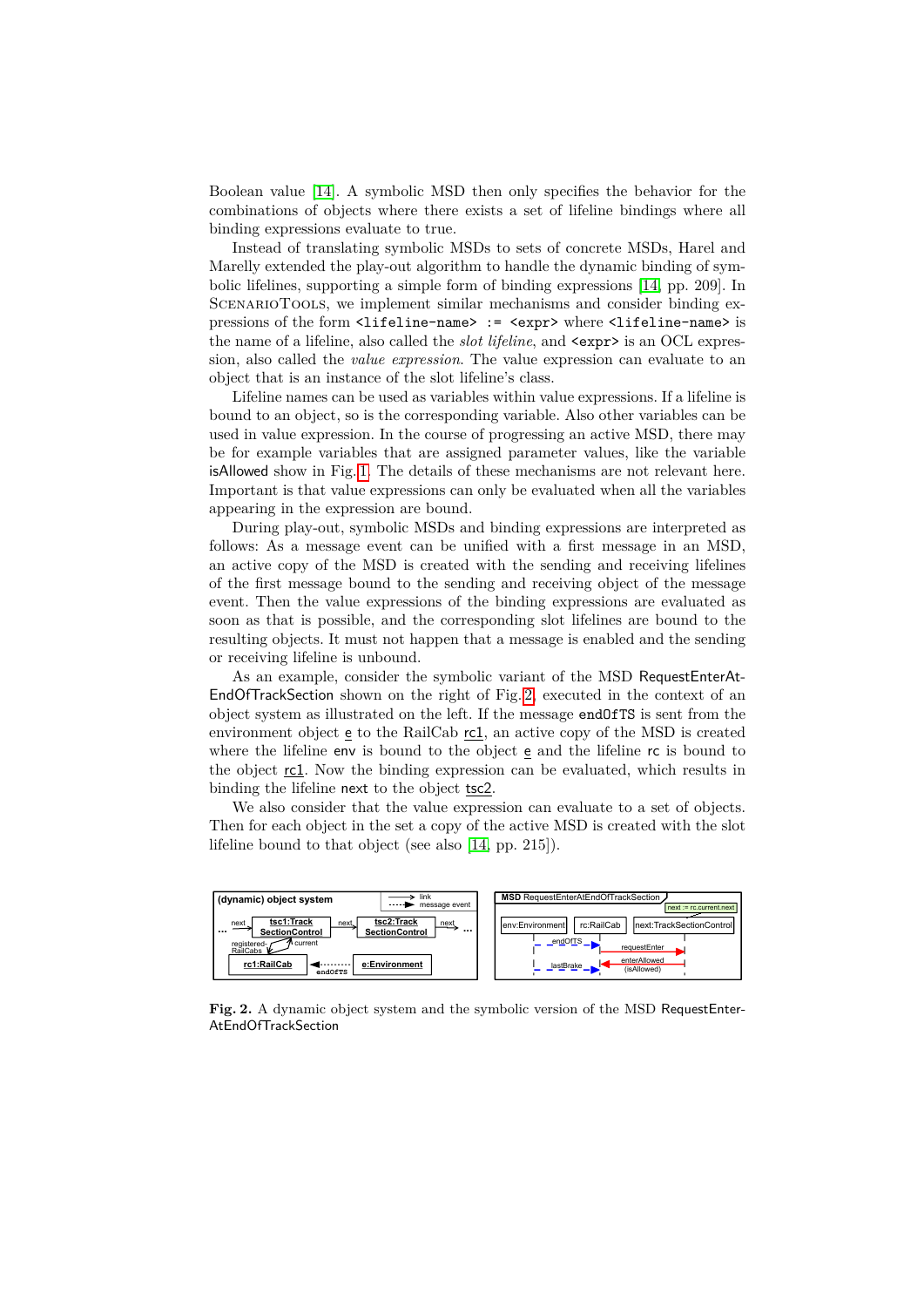## <span id="page-6-0"></span>**3 Use Case Specifications**

We observe that the early, informal requirements of a dynamic system are often structured in use cases that describe (1) a particular configuration of objects and (2), by a number of scenarios, how these objects may, must, or must not react to certain, usually external, events. Instead of specifying the behavior of a dynamic system with a plain set of symbolic MSDs, we thus propose a more systematic approach where an engineer first captures the objects involved in the use case and then specifies the MSDs based on this structure.

#### **3.1 Use Case Specification Structure**

Figure [3](#page-7-0) shows the example of a use case specification for the use case RailCab Obstacle Detected. The use case describes that a RailCab that detects an obstacle must report a hazard and its position to its current track section control, which then must warn the other RailCabs on that track section. The MSDs are in fact an example where the play-out algorithm may choose an execution that inevitably leads to a violation—but we will return to that in Sect. [4.](#page-8-0) Let us first examine the structure and semantics of such a use case specification.

A use case specification consists of a package with class definitions and a collaboration (dashed ellipse) [\[1,](#page-13-1) Sect. 9.3.3]. The collaboration captures the objects participating in a use case and it contains a set of MSDs. The nodes in the collaboration diagram are called *roles*, and each role represents a system or an environment object. Here environment roles are represented by a cloud symbol. The roles are typed by classes, which are modeled in the class diagram. The classes can define attributes, associations, and operations; the latter indicate which messages an instance can receive.

Each lifeline of an MSD represents one role in the collaboration. Connectors between the roles can be used for indicating structurally which roles interact in the use case. In the MSDs it can then be ensured that messages are only modeled between lifelines where their roles are connected.

#### **3.2 Use Case Specification Semantics**

The advantage of this specification scheme, besides supporting a more structures modeling approach, is that it allows for two different interpretations that are crucial for the symbiosis of simulation and synthesis.

**Symbolic interpretation:** The MSDs are interpreted as symbolic MSDs, as if their lifelines would directly reference the classes that type the roles represented by each lifeline. The object system can be any valid instance of the class model. The collaboration has no particular semantics.

**Static interpretation:** Here we assume an object system where for each role in the collaboration there is a corresponding object of the class typing the role. The MSDs are then interpreted as static MSDs where each lifeline represents the object that corresponds to its role.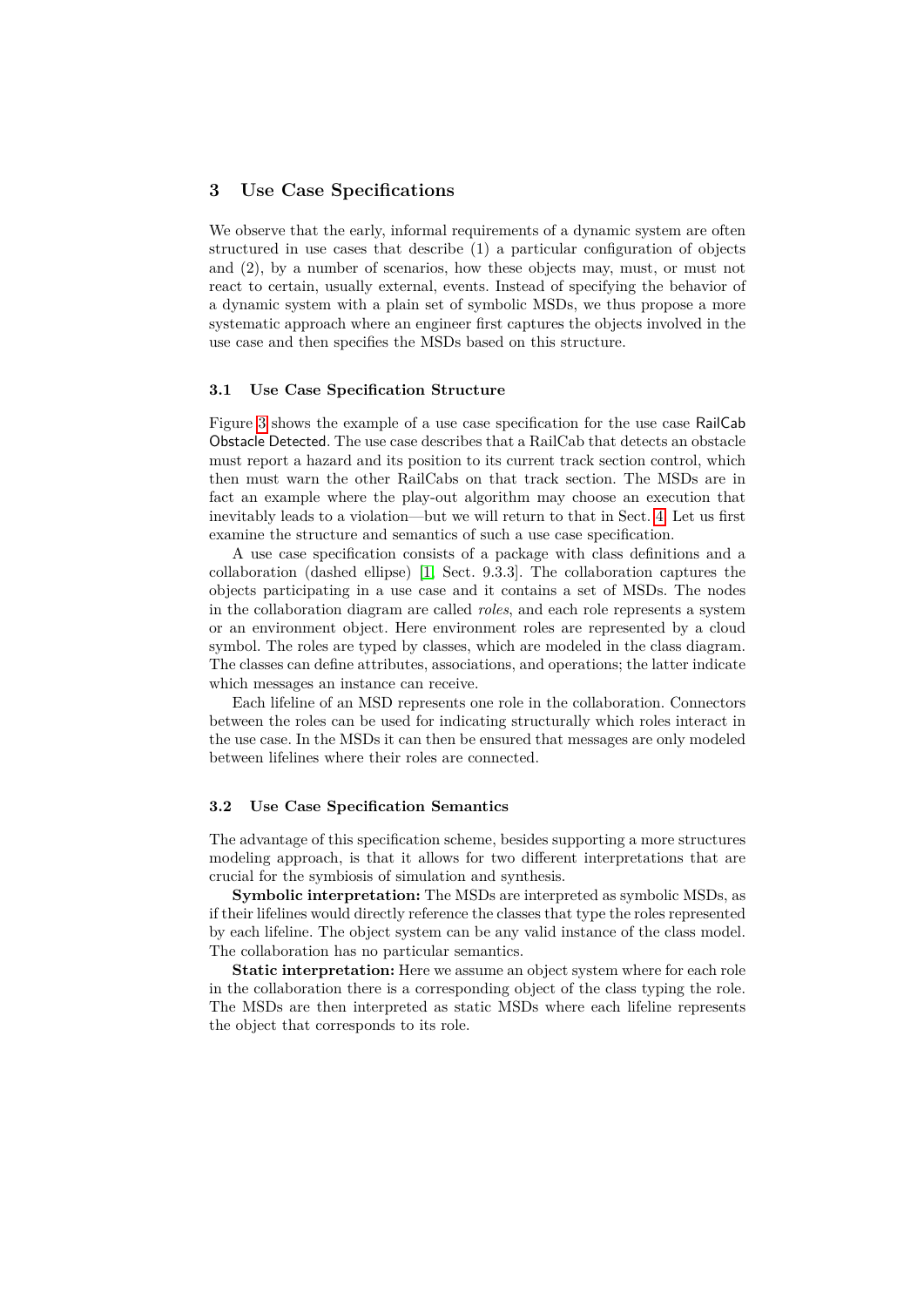

<span id="page-7-0"></span>**Fig. 3.** The specification for the use case RailCab Obstacle Detected

The static interpretation makes the formal analysis of the use case specification feasible, which would not be the case with the symbolic interpretation, if we would have to consider many different object systems with different possible bindings of symbolic lifelines. The second-listed author has developed such a analysis technique in his thesis [\[8\]](#page-14-0), which will be explained Sect. [4.](#page-8-0)

#### **3.3 Combining Use Case Specifications**

This modeling scheme also allows different engineers to specify different use case specifications in parallel. These can later be composed as follows.

(1) The class models of the use case specifications can be composed by merging them into one package using UML *package merge* [\[1,](#page-13-1) Sect. 7.3.41]. Package merge copies the contents of one or multiple *merged* packages into a *merging* package. Equally named UML elements (classes, attributes, operations, etc.) in the merged packages are mapped to the same element in the merging package.

(2) The UML package merge only defines how to merge structural (class) models. It could probably be extended easily to merge also the MSDs—but instead, we just slightly modify the symbolic interpretation of the MSD: We assume that the object system can be any valid instance of the merged class model. Then we interpret the sets of MSDs of all use case specifications like a plain set of (symbolic) MSDs where we interpret an MSD lifeline as if it was typed by the class that its role's class was merged into.

We call the merged package the *integrated package*. With this symbolic interpretation of the MSDs, it forms the *integrated specification* of the system.

If one use case depends on another, for example because one refers to message types (i.e., operations) or object properties already specified in another, this can also be expressed by a package merge where the depending use case specification package merges the package of the use case specification it depends on.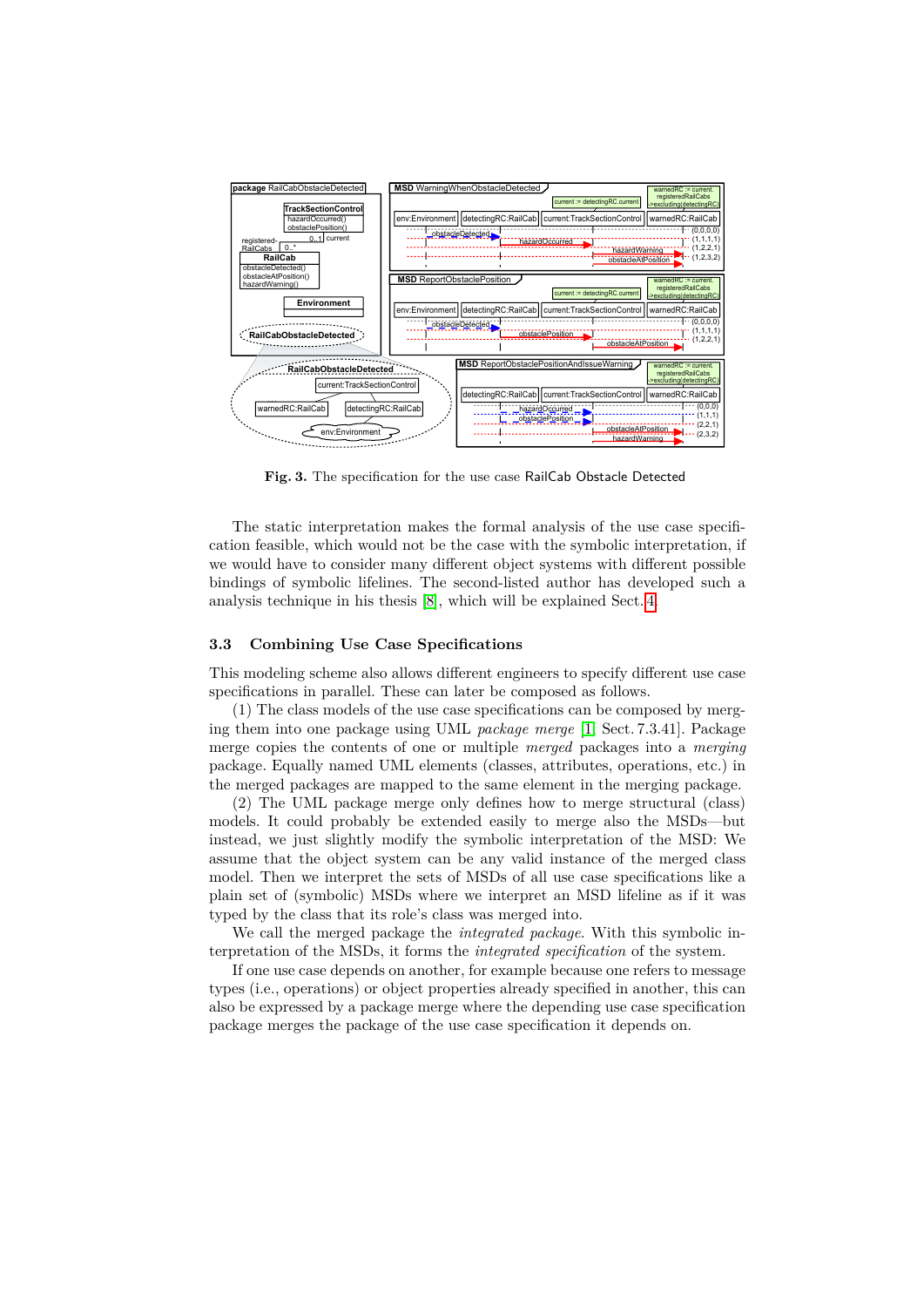## <span id="page-8-0"></span>**4 Synthesis**

As already proposed by Bontemps et al. [\[3\]](#page-13-2), the problem of deciding whether an MSD/LSC specification is consistent can be mapped to a two-player game problem. Intuitively, this means that environment events and system reactions are mapped to "moves" in a game that lead from one game state to another. A game state in this case is essentially a set cut configurations of currently active MSDs. Then it is checked whether there exists a *strategy* for the system against the environment such that a certain winning condition is satisfied. The winning condition here is that never a safety or liveness violation occurs and that there is no infinite sequence of system events, i.e., always eventually a next environment event can occur.

Today there exist a number of tools with efficient algorithms for finding winning strategies in two-player games. Similar to Bontemps et al, we have developed a synthesis approach [\[8,](#page-14-0)[7\]](#page-14-7) where MSD use case specifications are mapped to the input of Uppaal Tiga [\[2\]](#page-13-3), a tool based on the Uppaal model-checker that implements an efficient game-solving algorithm [\[4\]](#page-13-4). Novel in our approach is that it also supports timed MSDs and MSDs that formulate *environment assumptions*, i.e., properties that the environment must satisfy to "win" against the system. But these novelties are not relevant in the scope of this paper.

In our synthesis approach, if an MSD use case specification is consistent, Uppaal Tiga will synthesize a strategy that shows us how the system can always react to the environment such that the specification is satisfied. UPPAAL Tiga can even synthesize a *complete* strategy that shows all the moves to all states in which the system will be able to win. Furthermore, if an MSD use case specification is inconsistent, Uppaal Tiga can synthesize a *counter-strategy* that shows how the environment can always violate the MSD specification.

Listing [1.1](#page-8-1) shows a excerpt from a complete strategy synthesized from the use case specification RailCab Obstacle Detected; UPPAAL TIGA generates such a textual output to the console or a file. Here only one state in the game and the two winning transitions for this state are shown. As shown here, the sate is essentially a particular configuration of cuts of the active MSDs (see [\[8,](#page-14-0) App. C.2] for more information). Here it is the cuts reached in the MSDs after the environment event obstacleDetected occurred (compare also with Fig. [3\)](#page-7-0).

```
Strategy to win :
. . .<br>State : (\ldots) . . .
WarningWhenObstacleDetected_env=1
WarningWhenObstacleDetected = detectingRC=1WarningWhenObstack^-{\text{D}}{etected\_current}WarningWhenObstacleDetected_warnedRC=1
ReportObstackPosition\_env=1{\bf ReportOb} {\bf statePosition\_detecting RC=1}\text{ReportObstaclePosition\_current=1}ReportObstaclePosition_warnedRC=1
\overline{\text{ReportOb}}staclePositionAndIssueWarning_detectingRC=0
{\bf ReportO}{}{\bf b}{}{\bf statePosition}{}{\bf AndI}{}{\bf s}{}{\bf sue}{}{\bf Warning\_current=0}
```
<span id="page-8-1"></span>Listing 1.1. Excerpt from the controller synthesized from the specification of the use case Warn RailCabs On Track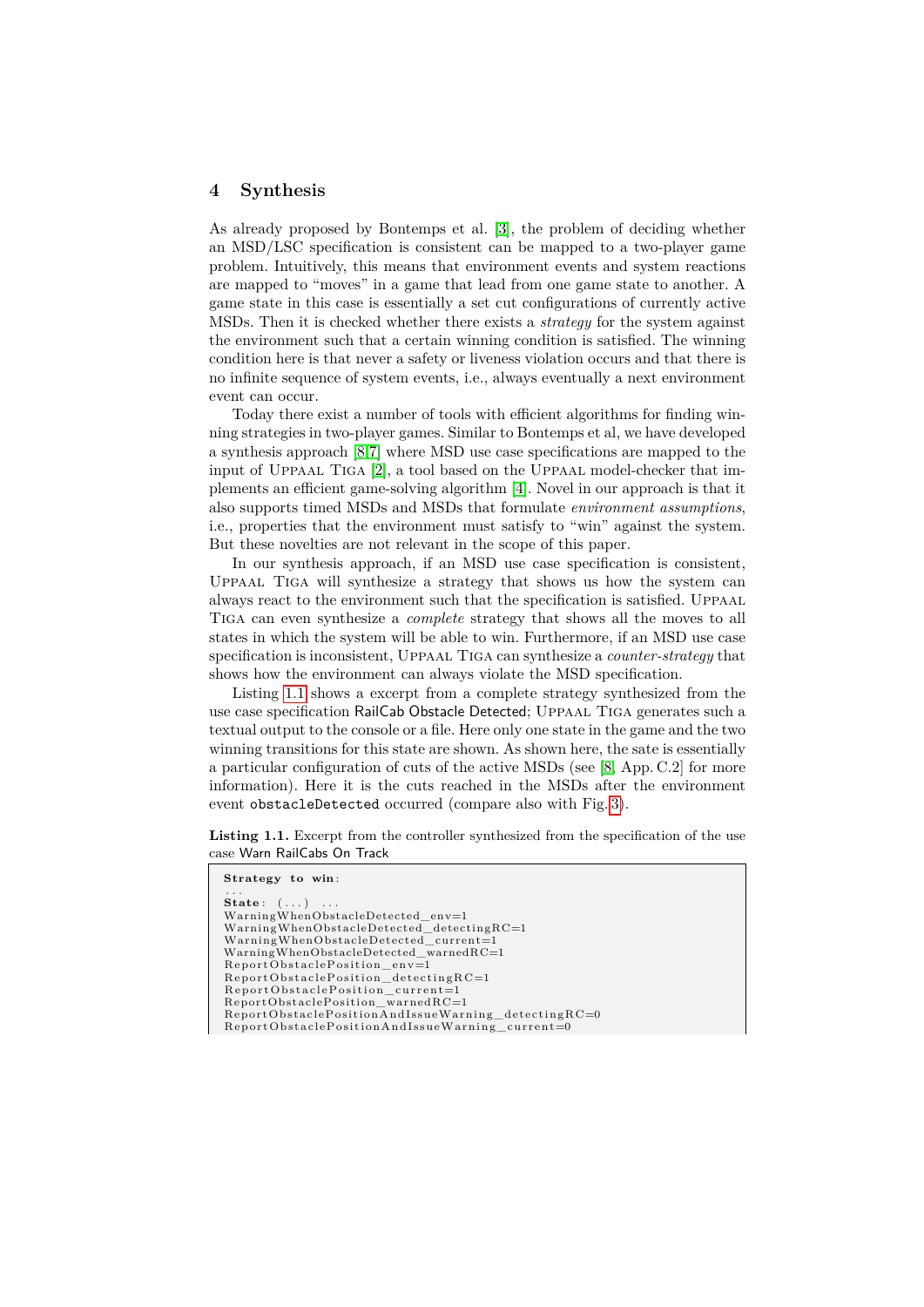```
ReportObstac lePos it ionAndIssueWarn ing_warnedRC=0
When you are in true, take transition
   systemProcess.systemActive->systemProcess.produceEvent
       \{1, \text{ tau}, \text{ event} := \text{detectingRC\_current\_reportHazard}\}When you are in true, take transition
   systemProcess.systemActive->systemProcess.produceEvent
       \{ 1, \text{ tau}, \text{ event} := \text{detectingRC\_current\_obstaclePosition} \}. . .
```
According to this strategy, the system can satisfy the use case specification against any environment if in this state the RailCab detectingRC sends the message reportHazard or obstaclePosition to the track section control current. As it is a complete strategy, we know that sending any other system message will not allow the system to "win" against any other environment.

The possible violation is follows: Sending the message hazardOccurred, which in this state is enabled in the MSD WarningWhenObstacleDetected, must be followed by sending obstaclePosition. This then leads to a situation where there is an active copy of MSD WarningWhenObstacleDetected in cut (1,2,2,1) and an active copy of MSD ReportObstaclePositionAndIssueWarning in cut (2,2,1). In the former, hazardWarning must occur, but obstaclePosition must not occur. In the latter, obstaclePosition must occur, but hazardWarning must not occur. Thus a safety or liveness violation is inevitable.

# <span id="page-9-0"></span>**5 Combining Play-Out and Synthesis**

The naive play-out of an integrated specification containing the use case RailCab Obstacle Detected could easily run into the above-mentioned, avoidable violation. In many cases, this could be avoided by using the strategies that could be successfully synthesized from single use case specifications. In the following, we explain an extension of the play-out algorithms that is guided by these strategies.

The principle of this extension is shown in Fig. [4.](#page-10-0) At the bottom, it sketches a RailCab object system where the environment just sent the message obstacle-Detected to the RailCab rc2. On the top left, two active MSDs are shown, which are activated as a result. The lifeline bindings are indicated by the small labels on the lifelines. The remaining parts of the figure are explained in the following.

The main challenge in employing the strategies synthesized from use case specifications is to determine in a state during play-out which state in which strategy (or which states in which strategies) to inquire about which message event can be safely executed next. Intuitively, we have to determine where a use case "occurs". We define a *use case occurrence* as a set of active MSDs where the MSDs belong to the same use case occurrence and the lifelines representing the same role are bound to the same object.

After finding the active MSDs that make up a use case occurrence (1), we create an *active copy* of the corresponding strategy (also called *active strategy*). Then we find a state in the this strategy that corresponds to the cuts of the active MSDs (2). This state is also called the *current state* of the active strategy for the use case occurrence.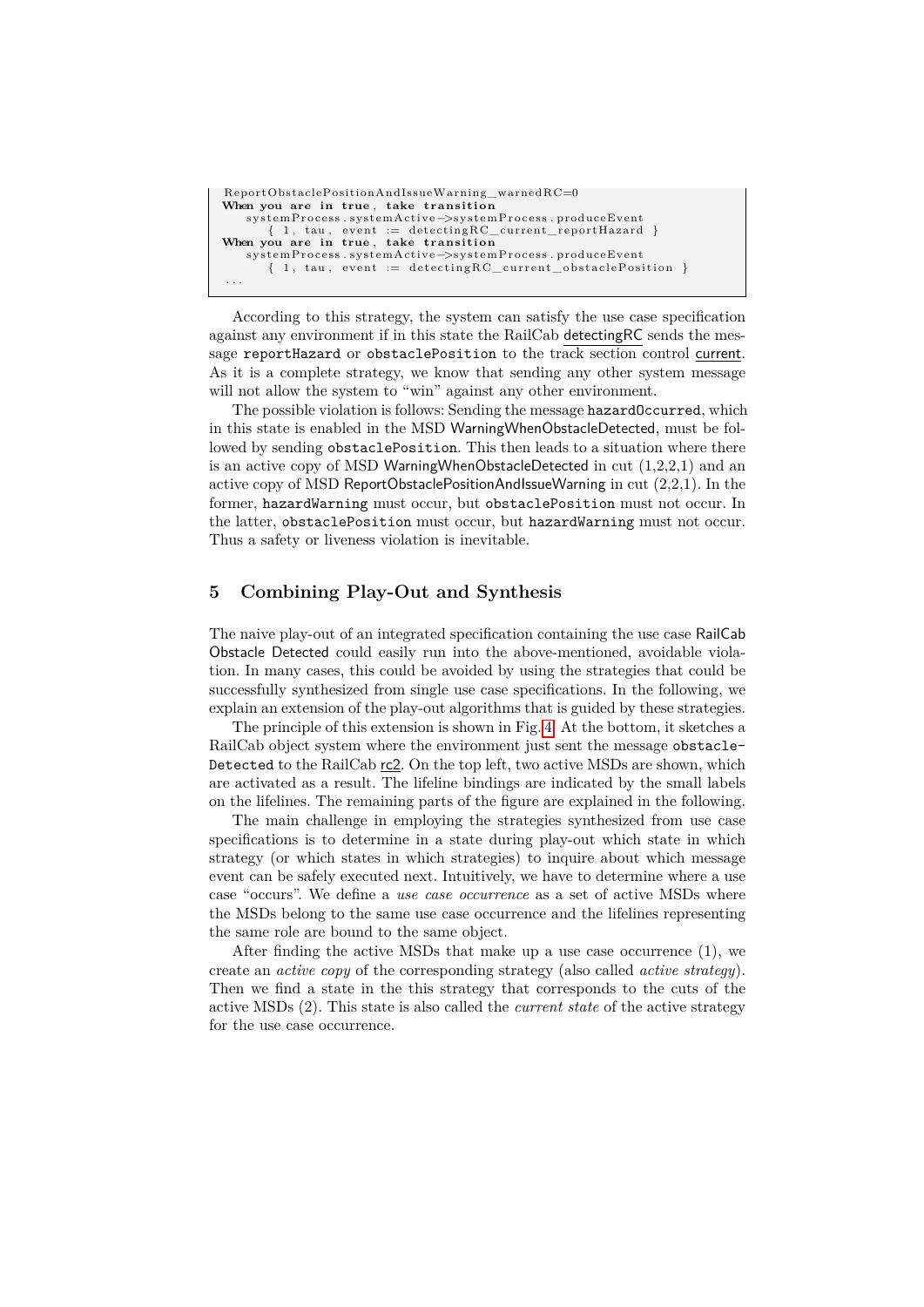

<span id="page-10-0"></span>**Fig. 4.** Guiding the play-out by strategies synthesized from use case specifications

Once such corresponding states are found for all occurrences of use case for which a strategy is provided, we determine the *prescribed* and *disobeying* message events (3). A message event is *prescribed* if it corresponds to an event that labels a transition leaving the current state of the active strategy; a message event is *disobeying* if it corresponds to a message event that labels a transition that is not leaving the current state. (For brevity, we skip a more formal definition when message events correspond in this case.)

As in regular play-out, we also have to determine which message events are active and safety-violating in the active MSDs. We can now execute an active event that is not safety-violating any other active MSD, and not disobeying any active strategies (4). This process is repeated until the there are no more active events. Then the system waits for the next environment event.

In this extended play-out it is not guaranteed that never an active strategy must be disobeyed or never a safety violation occurs. This may still happen when use cases overlap, i.e., objects participate in multiple use case occurrences at once. Then again safety violations and events disobeying active strategies may not necessarily mean that the specification is inconsistent—it could still be that the system in the past could have chosen another sequence of steps to avoid this. The second-listed author also describes an extension of this approach for employing strategies synthesized from *composed use case specifications*, but these concepts are not yet implemented.

After an active strategy was disobeyed, the play-out can still continue, but then it may no longer be possible to find current state for the disobeyed active strategy. Note that if the strategies used in this process are not complete, it becomes more likely that active strategies must be disobeyed.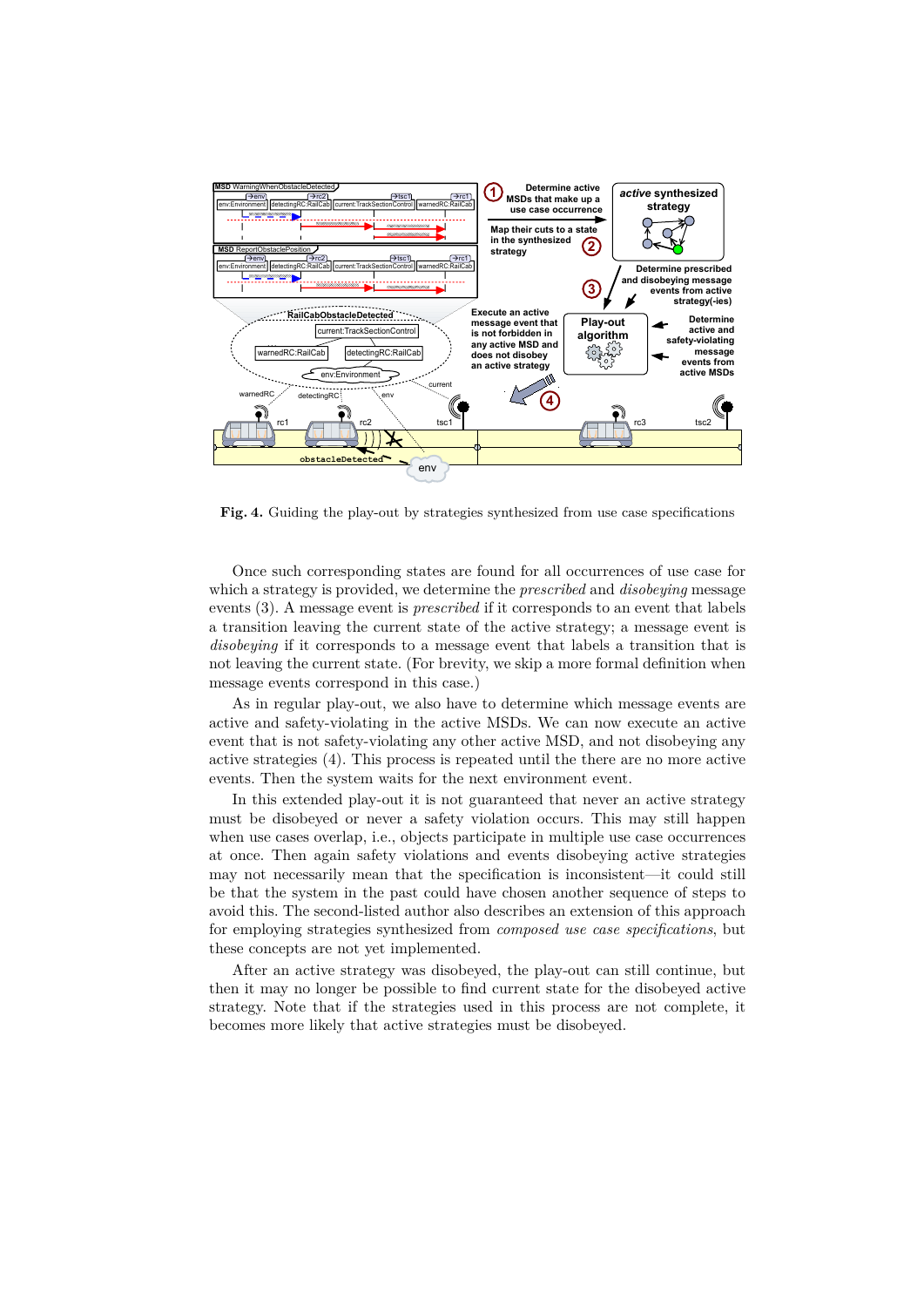Note also that we can only identify use case occurrences if all lifelines of an active MSD are bound. For this process to work properly, there should thus not be an active MSD with unbound lifelines. It remains to be investigate if maybe the play-out can follow multiple active strategies in parallel for different "candiadate" use case occurrences as long as lifelines are unbound.

# <span id="page-11-0"></span>**6 Realization and Evaluation**

The concepts introduced here have been implemented in an Eclipse-based tool suite called SCENARIOTOOLS<sup>[1](#page-11-1)</sup>. Figure [5](#page-12-1) gives an overview of SCENARIOTOOLS and the supported modeling and analysis process.

In the first step, a UML-based MSD specification of the system is modeled. For modeling, SCENARIOTOOLS extends the TOPCASED UML-Editor. The figure shows a number of packages that represent use case specifications (1). As mentioned before, use case specifications can be modeled in separate packages, dependencies can be expressed by package merge relationships, and finally all use case specifications are merged into an integrated package.

The figure here also shows a *base package*. We suppose that sometimes, prior to specifying the use cases, the requirements engineers already want to formally capture a structural (class) model of the system. This is also called *domain modeling*, and fosters a common understanding of the domain. This can be done in this separate package from where classes, associations, and attributes can be reused in the use case specifications. To do this, the use case specifications define merge relationships to the base package.

In the second step, after formally specifying the use cases, we want to create an instance system, or possible many instance systems, to carry simulations of the specified behavior. To be able to do this, we create an EMF/ECore[2](#page-11-2) class model that corresponds to the merged class model of the UML-based MSD specification. This transformation is described by Triple Graph Grammar (TGG) that can be executed using the TGG INTERPRETER<sup>[3](#page-11-3)</sup>. The transformation not only creates the ECore class model, but also a *correspondence model* that stores a detailed mapping between classes, properties, associations and operations in the UML and ECore class models.

The Eclipse/EMF framework allows us to automatically generate simple editors from the ECore class model. With the help of these editors, instance models can easily be created (3). In the RailCab case, this could be a particular RailCab track system with a particular number of RailCabs currently on certain track sections.

Based on an instance model, we can now simulate the behavior defined in the UML-based MSD specification (4). To know which MSD lifelines can be bound to which objects and which messages can be sent between the objects, we exploit the information in the above-mentioned correspondence model.

<span id="page-11-1"></span> $^1$  <http://www.cs.uni-paderborn.de/index.php?id=scenariotools>

<span id="page-11-2"></span> $^2$  <http://www.eclipse.org/emf/>

<span id="page-11-3"></span> $^3$  <http://www.cs.uni-paderborn.de/index.php?id=tgg-interpreter>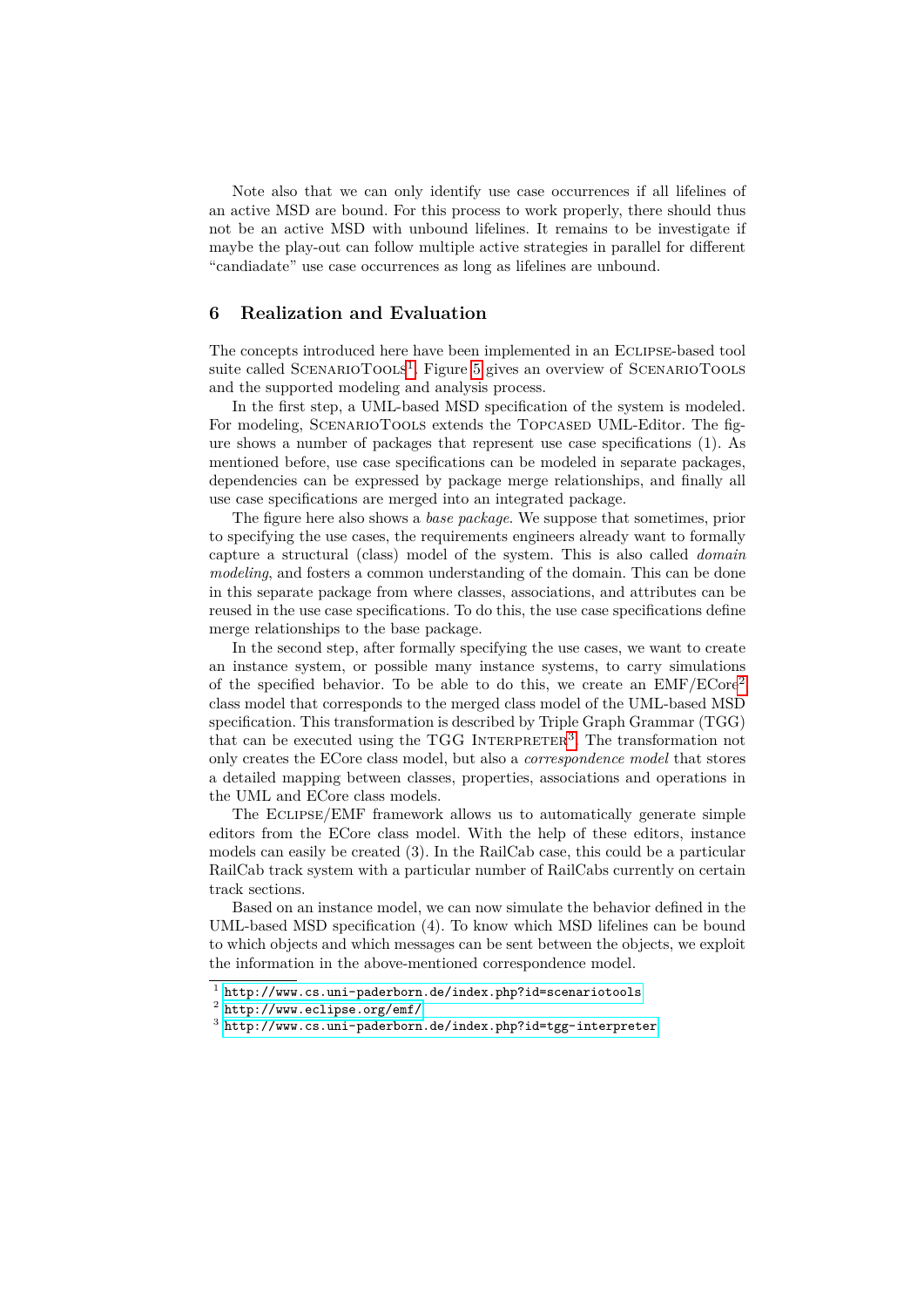

<span id="page-12-1"></span>Fig. 5. Overview of the SCENARIOTOOLS simulation

The figure also illustrates that the play-out can be guided by strategies that could be successfully synthesized from use case specification.

SCENARIOTOOLS supports different simulation modes: a user-guided stepby-step selection of system and environment events and a random execution.

# <span id="page-12-0"></span>**7 Related Work**

In the past, many approaches for the scenario-based specification of system requirements have been proposed. Many, however, did not regard that scenarios can be overlapping [\[15\]](#page-14-8) or they only regarded existential scenarios, i.e., descriptions of what must be possible to occur [\[17\]](#page-14-9). Others considered combining existential scenarios with pre-and post-conditions on messages [\[21\]](#page-14-10), automata [\[20\]](#page-14-11), or safety properties in temporal logic [\[5\]](#page-14-12) for expressing also mandatory requirements. With these additions also came the problem of checking the consistency of the specification, which is addressed in these papers. To the best of our knowledge, all these approaches did not consider the specification of dynamic systems.

LSCs introduced a rigorous semantics for expressing universal and existential requirements [\[6\]](#page-14-3) and only with symbolic lifelines [\[19\]](#page-14-6), the behavior of dynamic systems could be specified in a formal scenario-based way. Many approaches for consistency checking LSC specifications and synthesizing controllers from them were proposed [\[9,](#page-14-13)[11,](#page-14-14)[3](#page-13-2)[,16\]](#page-14-15), but they only consider static systems.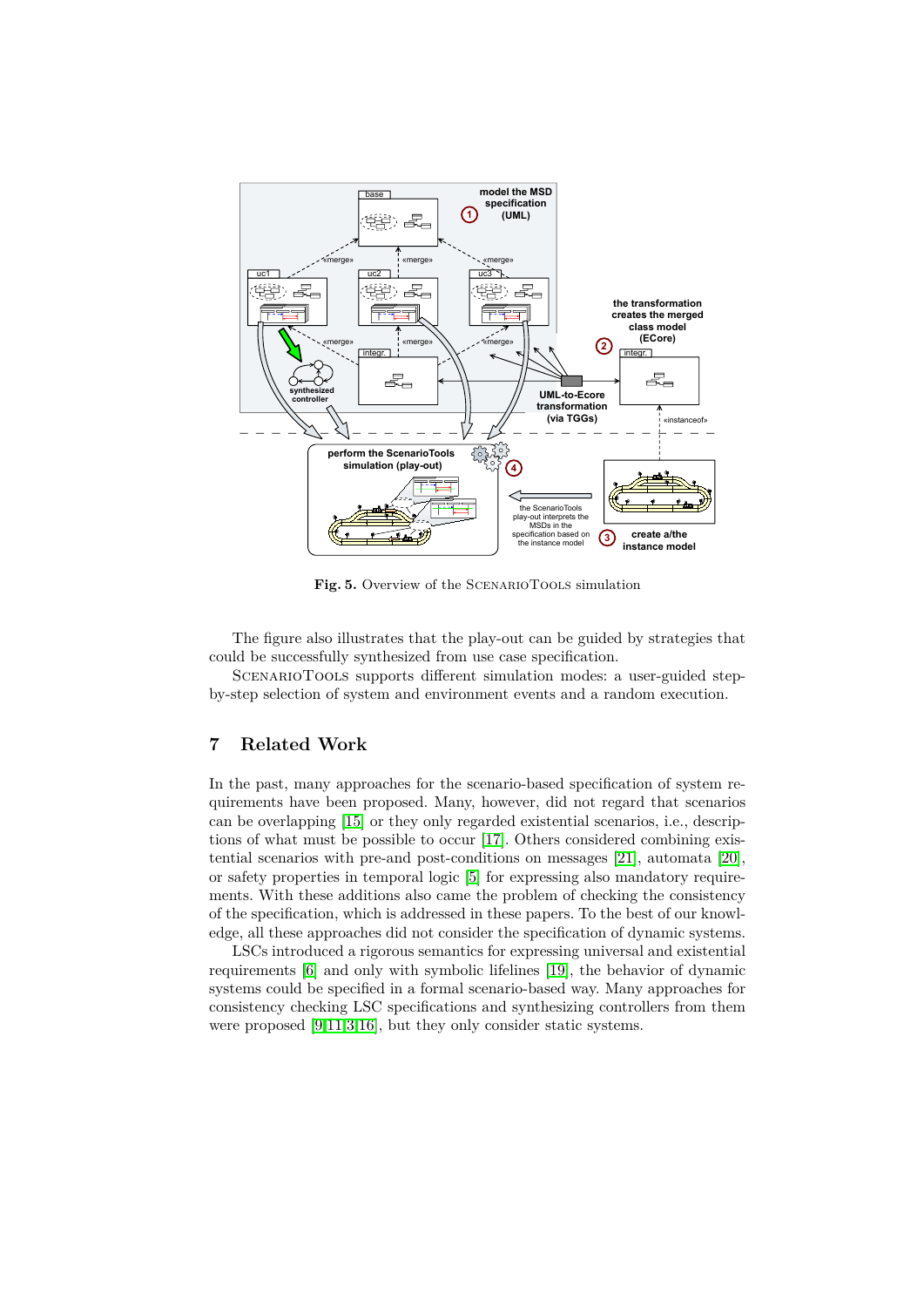Another approach for improving the play-out of LSC specifications is smart play-out [\[10\]](#page-14-16). Here model-checking is employed for finding a sequence of steps for the system in reaction to an environment event that avoids avoidable violations. The problem here is that this approach can only "look ahead" until the next environment event occurs, thus not all avoidable violations can be anticipated. Also, smart play-out only works in a static setting.

Maoz et al. presented an alternative implementation of the play-out algorithm using AspectJ [\[18\]](#page-14-1). This implementation is extensible to plug-in different playout "strategies", which for example allows for integrating smart play-out. This implementation of the play-out algorithm is also used in the PLAYGO tool<sup>[4](#page-13-5)</sup>. The website also mentions that synthesized strategies and counter-strategies can be executed using this tool, but no details have been published thus far. Kugler et al. also mention to execute synthesized controllers [\[16\]](#page-14-15), but these are not combined with play-out.

## <span id="page-13-0"></span>**8 Conclusion and Outlook**

We presented a novel extension of the play-out algorithm which combines playout of MSDs in a dynamic object system with strategies synthesized from specification parts. This helps avoid more avoidable violations and improves the playout because engineers now have more reason to suspect an actual inconsistency when violations occur.

We are currently developing a new version of the SCENARIOTOOLS play-out and synthesis and plan to extend this approach to also support environment assumptions and parametrized messages. We also plan to further investigate the symbiosis of synthesis and play-out for composed use cases.

## **References**

- <span id="page-13-1"></span>1. UML 2.4.1 superstructure specification (August 2011), OMG document formal/2011-08-06
- <span id="page-13-3"></span>2. Behrmann, G., Cougnard, A., David, A., Fleury, E., Larsen, K.G., Lime, D.: UPPAAL-Tiga: Time for playing games! In: Damm, W., Hermanns, H. (eds.) Proc. 19th Int. Conf. on Computer Aided Verification (CAV'07). LNCS, vol. 4590, pp. 121–125. Springer, Berlin, Germany (July 2007)
- <span id="page-13-2"></span>3. Bontemps, Y., Schobbens, P.Y.: Synthesis of open reactive systems from scenariobased specifications. In: Proc. 3rd Int. Conf. on Application of Concurrency to System Design (ACSD 2003), 18-20 June 2003, Guimaraes, Portugal. pp. 41–50 (2003)
- <span id="page-13-4"></span>4. Cassez, F., David, A., Fleury, E., Larsen, K.G., Lime, D.: Efficient on-the-fly algorithms for the analysis of timed games. In: Abadi, M., de Alfaro, L. (eds.) Proc. 16th Int. Conf. on Concurrency Theory (CONCUR'05). LNCS, vol. 3653, pp. 66– 80. Springer, San Francisco, CA, USA (August 2005)

<span id="page-13-5"></span> $^4$  <http://www.weizmann.ac.il/mediawiki/playgo/index.php>